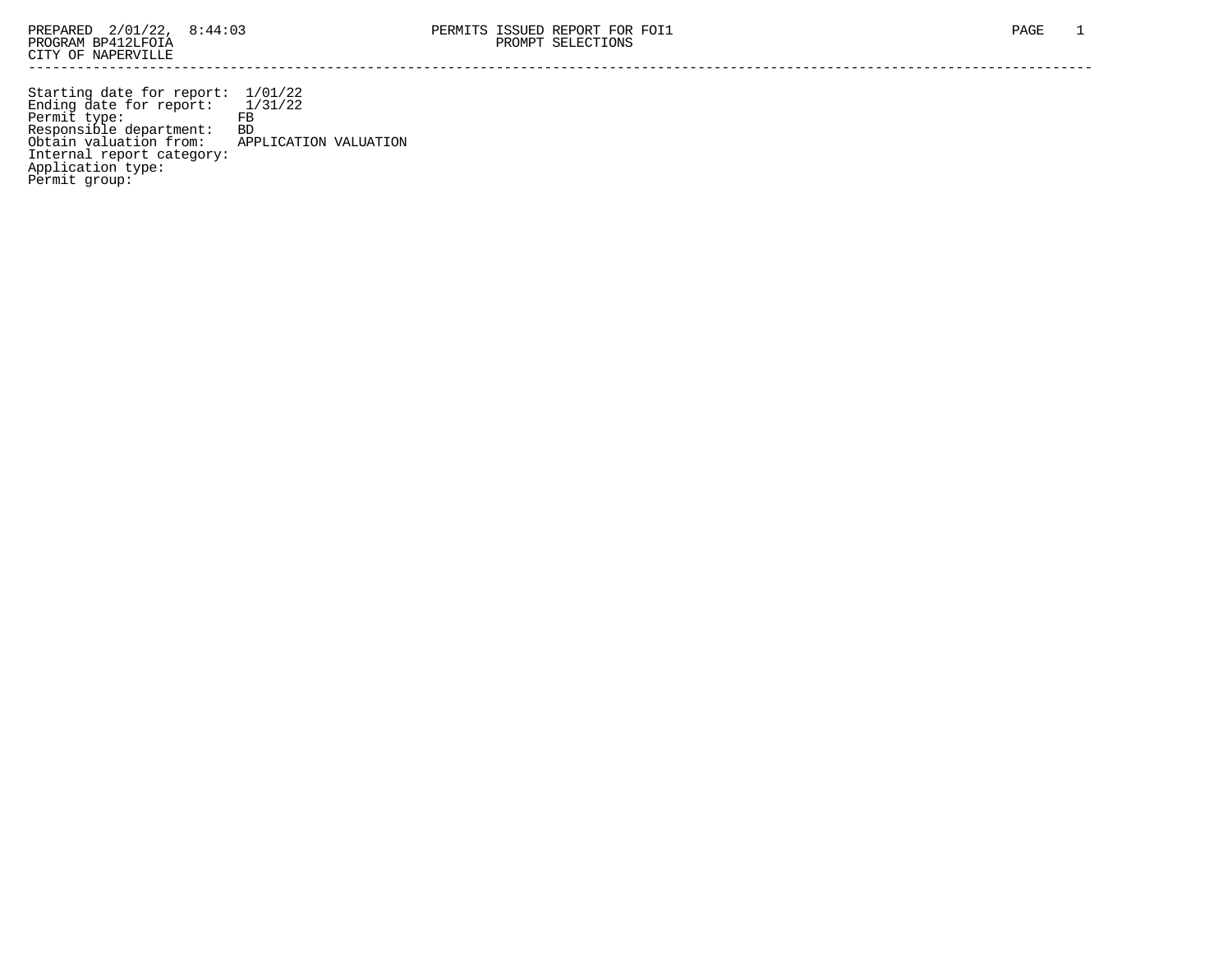## PREPARED 2/01/22, 8:44:03 PERMITS ISSUED REPORT PAGE 1 PAGE 1 PAGE 1 PROGRAM BP412LFOI1 1/01/22 THRU 1/31/22 CITY OF NAPERVILLE **Example 20** CITY OF NAPERVILLE PERMIT TYPE - FB FINISHED BASEMENT OBTAINED VALUATION FROM APPLICATION VALUATION

| APPLICATION APPLICATION TYPE AND DESCRIPTION<br>DATE<br>VALUATION                                                                                                                            | Parcel Number<br>Alternate ID Code                                  | PROPERTY OWNER/<br>CONTRACTOR                                                      |
|----------------------------------------------------------------------------------------------------------------------------------------------------------------------------------------------|---------------------------------------------------------------------|------------------------------------------------------------------------------------|
| 21-00002732 SFR SINGLE FAMILY RESIDENCE                                                                                                                                                      | 536 SPRUCE DR                                                       |                                                                                    |
| ---------- 6/16/21    \$625000    \$625000    \$625000    \$625000    \$625000    \$625000    \$625000    \$625000<br>Contractor #: 630-983-6220                                             |                                                                     |                                                                                    |
| RUCTURE - 000 000 SFR<br>PERMIT TYPE - FB 00 FINISHED BASEMENT<br>STRUCTURE - 000 000 SFR<br>. _ _ _ _ _ _ _ _ _ _                                                                           | ISSUE DATE SUBCONTRACTOR(S)<br>1/13/22 LITTLE ELECTRICAL<br>1/13/22 | LITTLE ELECTRICAL CONTRACTORS<br>HOGAN PLUMBING<br>ROBERT EGAN                     |
| 21-00004333 SFR SINGLE FAMILY RESIDENCE                                                                                                                                                      | 424 HIGHLAND AV                                                     |                                                                                    |
| $---------$ 9/16/21 \$1000000<br>Contractor #: 630-538-5108                                                                                                                                  |                                                                     | D-08183310030000N429 -85 ALPINE RIDGE BUILDERS LLC                                 |
| $\begin{array}{cccc} \texttt{STRUCTURE} & - & 000 & 000 & \texttt{SFR} \\ \texttt{PERMIT} & \texttt{TPE} & - & \texttt{FB} & 00 & \texttt{FINISHED BASEMENT} & & & & 1/14/22 \\ \end{array}$ |                                                                     |                                                                                    |
| 21-00005342 RAL RES ALTERATIONS/REMODLING (NO NEW SQ FTG) 3704 BIRCH LN                                                                                                                      |                                                                     |                                                                                    |
| $---------$ 11/16/21 \$41000<br>Contractor #: 630-796-9879                                                                                                                                   | W-01084080110000N1691-226 JBN BUILDERS LLC                          |                                                                                    |
| STRUCTURE - 000 000 BASEMENT REMODEL<br>PERMIT TYPE - FB 00 FINISHED BASEMENT 1/19/22 1/19/22 THE TIME REECTRICAN INC                                                                        |                                                                     | TMZ PLUMBING INC                                                                   |
| ------------<br>21-00005353 RAL RES ALTERATIONS/REMODLING (NO NEW SO FTG) 1221 N MAIN ST                                                                                                     |                                                                     |                                                                                    |
| $---------$ 11/16/21 \$80000<br>Contractor #: 630-514-9289                                                                                                                                   |                                                                     | D-07124100130000N514 -54 LAKEWEST RENOVATIONS-NAPERVILL                            |
| STRUCTURE – 000 000 BASEMENT/ELECTRIC SERVICE RELOCATION ISSUE DATE SUBCONTRACTOR(S) PERMIT TYPE – FB 00 FINISHED BASEMENT $1/10/22$ LITTLE ELECTRICAL<br>-----------                        |                                                                     | LITTLE ELECTRICAL CONTRACTORS<br>CLAUSEN PLUMBING                                  |
| 21-00005370 RAL RES ALTERATIONS/REMODLING (NO NEW SO FTG) 3460 BIRCH LN                                                                                                                      |                                                                     |                                                                                    |
| \$18000<br>Contractor #: 708-417-2719                                                                                                                                                        |                                                                     | W-01082030160000N1707-211 MENDEZ NETWORK LLC                                       |
| RUCTURE - 000 000 BASEMENT REMODEL<br>PERMIT TYPE -     FB   00 FINISHED BASEMENT<br>STRUCTURE - 000 000 BASEMENT REMODEL<br>-----------                                                     | ISSUE DATE<br>1/27/22                                               | SUBCONTRACTOR(S)<br>AFFORDABLE PLUMBING SOLUTIONS<br>MENDEZ ELECTRICAL CONTRACTING |
| 21-00005567 RAL RES ALTERATIONS/REMODLING (NO NEW SQ FTG) 533 W JEFFERSON AV                                                                                                                 |                                                                     |                                                                                    |
| ----------- 12/09/21<br>\$99000<br>Contractor #: 331-251-6748                                                                                                                                |                                                                     | D-07133140090000N538 -83    VEDCO DESIGN GROUP INC-LISLE                           |